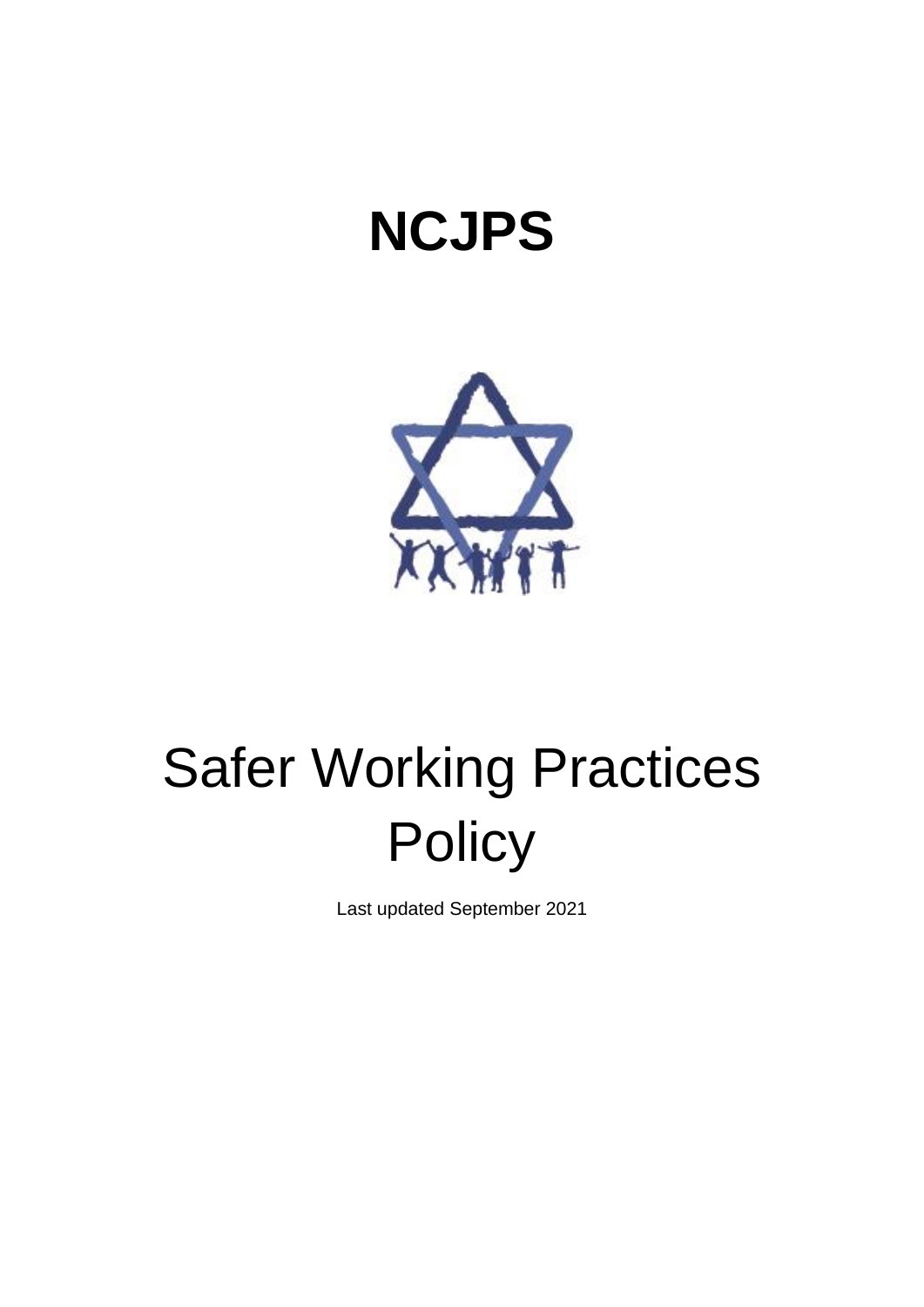## **Contents:**

#### **[Statement of intent](#page-2-0)**

- 1. **Legal framework**
- 2. [Roles and responsibilities](#page-4-0)
- 3. [Procedures](#page-7-0)
- 4. [Confidentiality](#page-7-1)
- 5. [Curriculum](#page-8-0)
- 6. [Gifts and favouritism](#page-8-1)
- 7. [Infatuations](#page-9-0)
- 8. [Contact and communication with pupils](#page-9-1)
- 9. [Intimate and personal care](#page-10-0)
- 10. [Physical contact](#page-11-0)
- 11. [The use of physical intervention](#page-12-0)
- 12. [Sexual conduct](#page-13-0)
- 13. [Home visits](#page-13-1)
- 14. [Transport](#page-14-0)
- 15. [Educational visits](#page-15-0)
- 16. [Overnight supervision](#page-15-1)
- 17. [First aid and medication](#page-16-0)
- 18. **[Images and videos](#page-16-1)**
- 19. [Behaviour management](#page-17-0)
- 20. [Whistleblowing](#page-18-0)
- 21. [Monitoring and review](#page-18-1)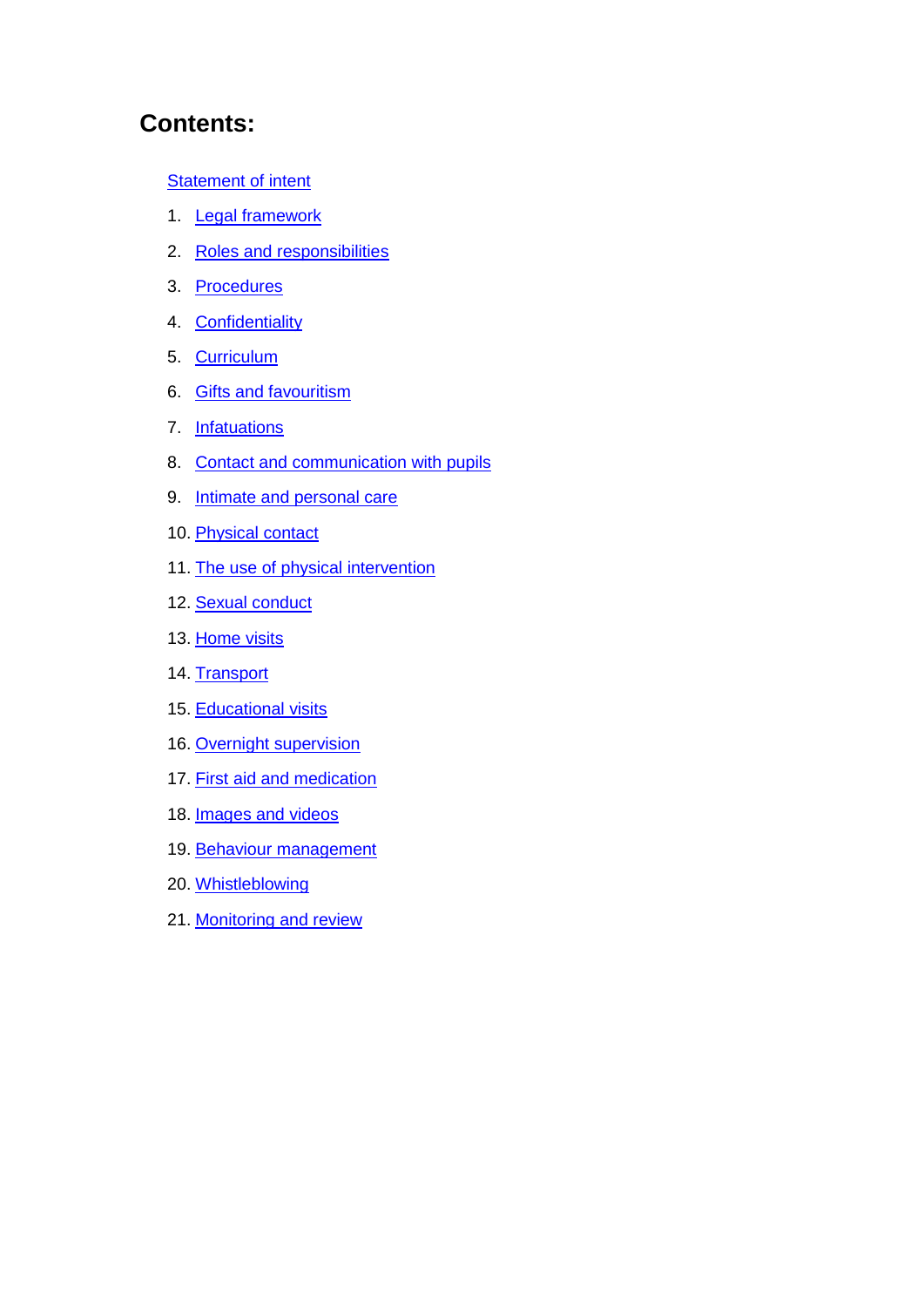## <span id="page-2-0"></span>**Statement of intent**

North Cheshire Jewish Primary School recognises that the welfare of our pupils is paramount; therefore, we are dedicated to fulfilling our duty of protecting all pupils. To achieve this, this policy will be implemented at all times to ensure that staff understand their responsibilities to safeguard and promote the welfare of pupils.

The school is committed to taking all reasonable steps to ensure the safety and wellbeing of pupils. The safeguarding culture of the school is partly exercised through the development of respectful, caring and professional relationships between adults and pupils, as well as by all staff members demonstrating integrity, maturity and good judgement.

Signed:

M. Wood

Headteacher:

<span id="page-2-1"></span>Date: 1/9/21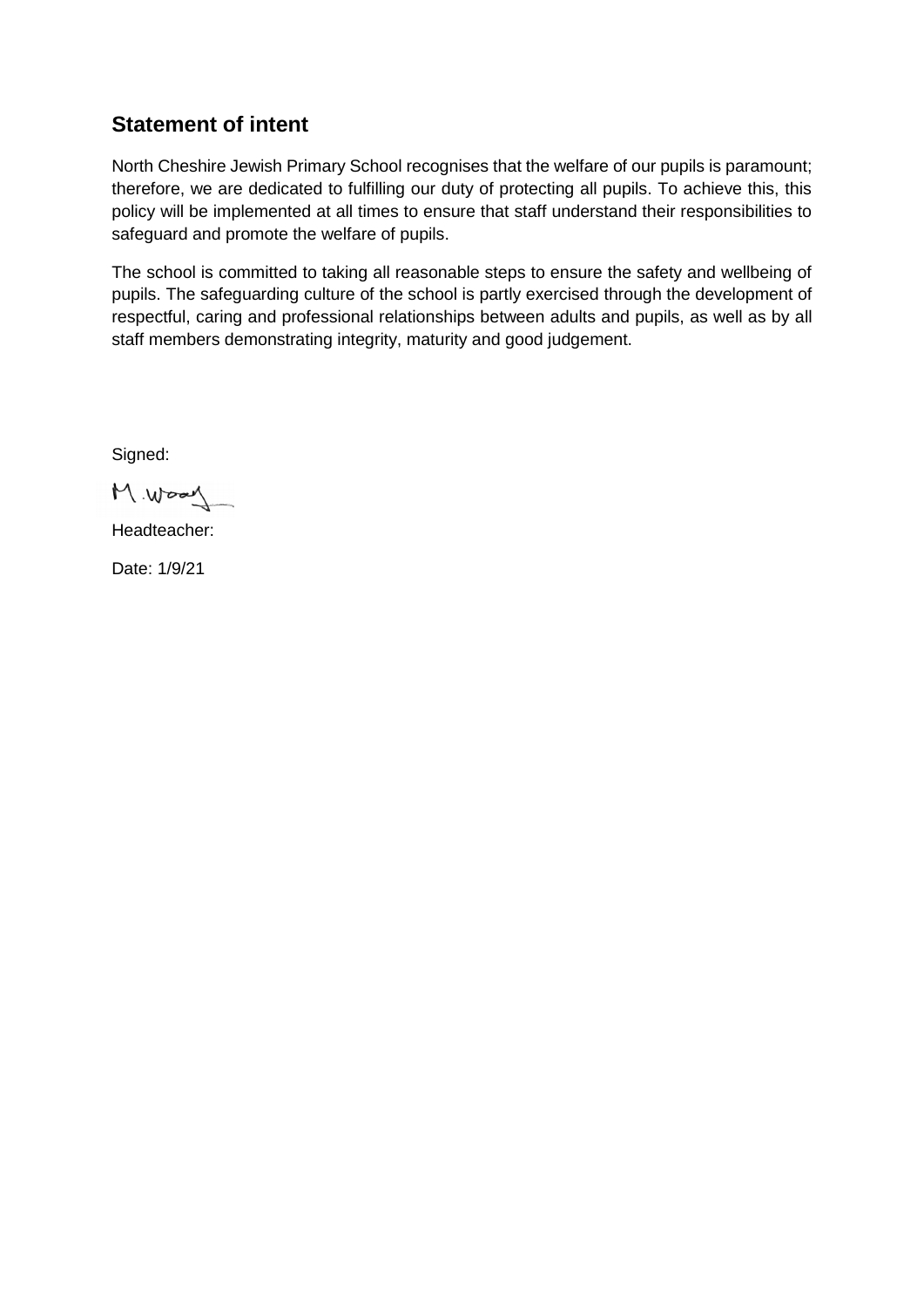## **1. Legal framework**

1.1. This policy has due regard to all relevant legislation and statutory guidance including, but not limited to, the following:

#### Legislation

- Children Act 1989
- Children Act 2004
- Education Act 2002
- Education (Health Standards) (England) Regulations 2003
- Safeguarding Vulnerable Groups Act 2006
- Education (Pupil Referral Units) (Application of Enactments) (England) (Amendment) Regulations 2012
- School Staffing (England) Regulations 2009 (As amended)
- Equality Act 2010
- Protection of Freedoms Act 2012
- The Education (School Teachers' Appraisal) (England) Regulations 2012
- The Children and Families Act 2014
- The Sexual Offences Act 2003

#### **Guidance**

- DfE (2018) 'Working Together to Safeguard Children'
- DfE (20120) 'Keeping children safe in education'
- DfE (2015) 'What to do if you're worried a child is being abused'
- DfE (2018) 'Information sharing advice for safeguarding practitioners'
- DfE (2018) 'Disqualification under the Childcare Act 2006'
- DfE (2015) 'The Prevent duty'
- Safer Recruitment Consortium (2019) 'Guidance for safer working practice for those working with children and young people in education settings'
- 1.2. This policy operates in conjunction with the following school policies:
	- Safeguarding Policy
	- Allegations of Abuse Against Staff Policy
	- Behavioural Policy / Good to be Green Policy
	- ICT and Electronic Devices Policy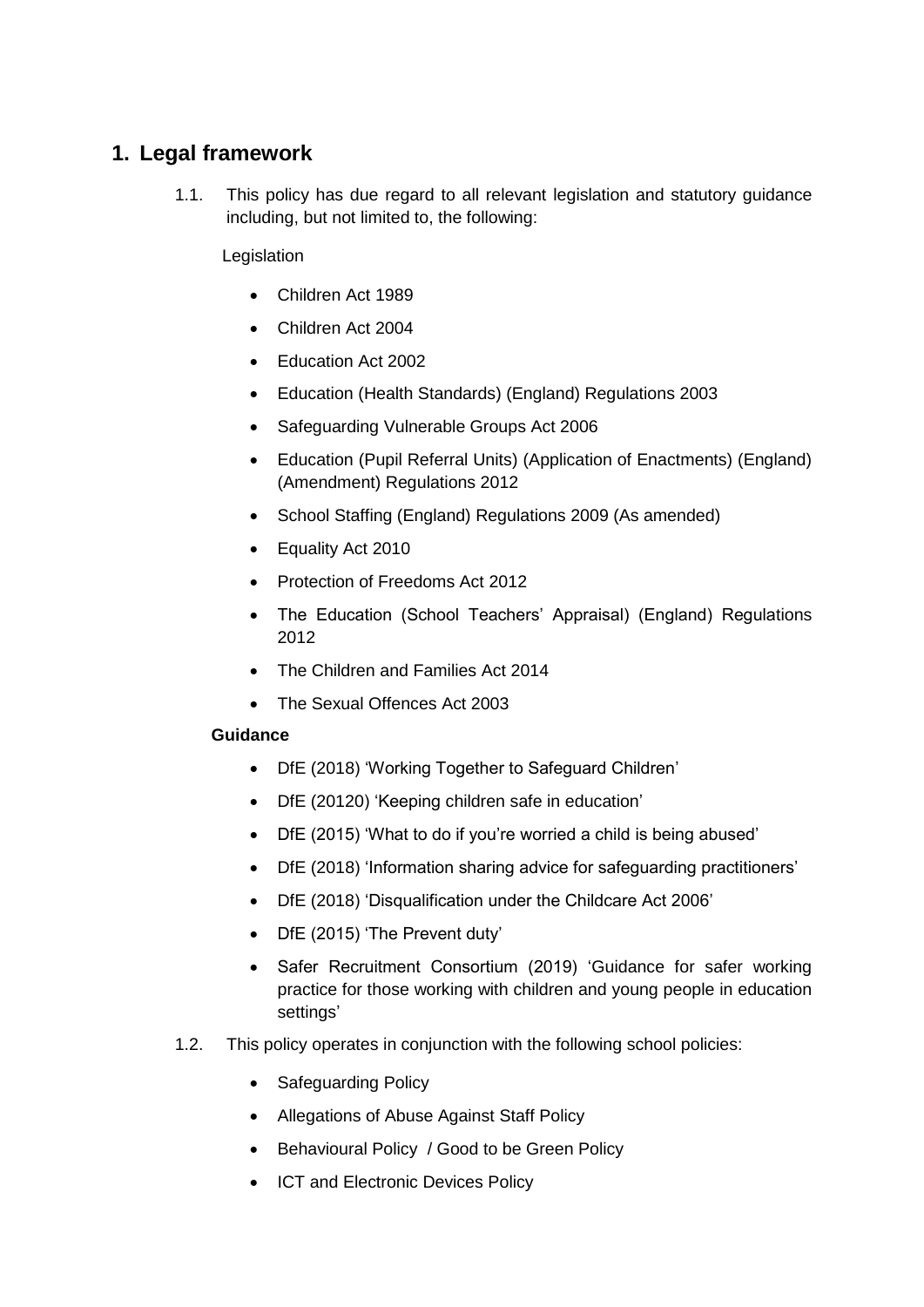- Intimate Care Policy
- Control and Care Policy
- Lone Working Policy
- Educational Visits and School Trips Policy
- Photography Policy
- Spiritual, Moral, Social and Cultural Policy
- Safe Touch Policy
- GDPR Policy
- Confidentiality Reporting Policy

#### <span id="page-4-0"></span>**2. Roles and responsibilities**

- 2.1. All members of staff will be accountable for the way in which they exercise authority, manage risks and use resources.
- 2.2. The school has a responsibility to keep pupils safe by protecting them from abuse, neglect and other contextual safeguarding concerns.
- 2.3. Staff members will:
	- Always act in a correct and professional manner, treating pupils, colleagues and parents with respect and dignity.
	- Understand the responsibilities that are part of their role and be aware that sanctions will be applied if these provisions are breached.
	- Always act in pupils' best interests by considering whether their actions are warranted, proportionate, safe and applied equitably.
	- Not act inappropriately in the presence of pupils, including the use of inappropriate language or discussing personal relationships.
	- Make carefully considered judgements, drawing on experience and knowledge, to secure the best interests and welfare of pupils.
	- Avoid any conduct which could be misconstrued or lead a reasonable person to question their motivation and intention.
	- Discuss any misunderstandings, accidents or threats with the headteacher, DSL or deputy DSL.
	- Take responsibility for their own actions and behaviour.
	- Not use their position of trust to gain access to information for their own advantage and/or cause detriment to others.
	- Ensure that they do not use their position or power to intimidate, threaten, coerce or undermine pupils and parents.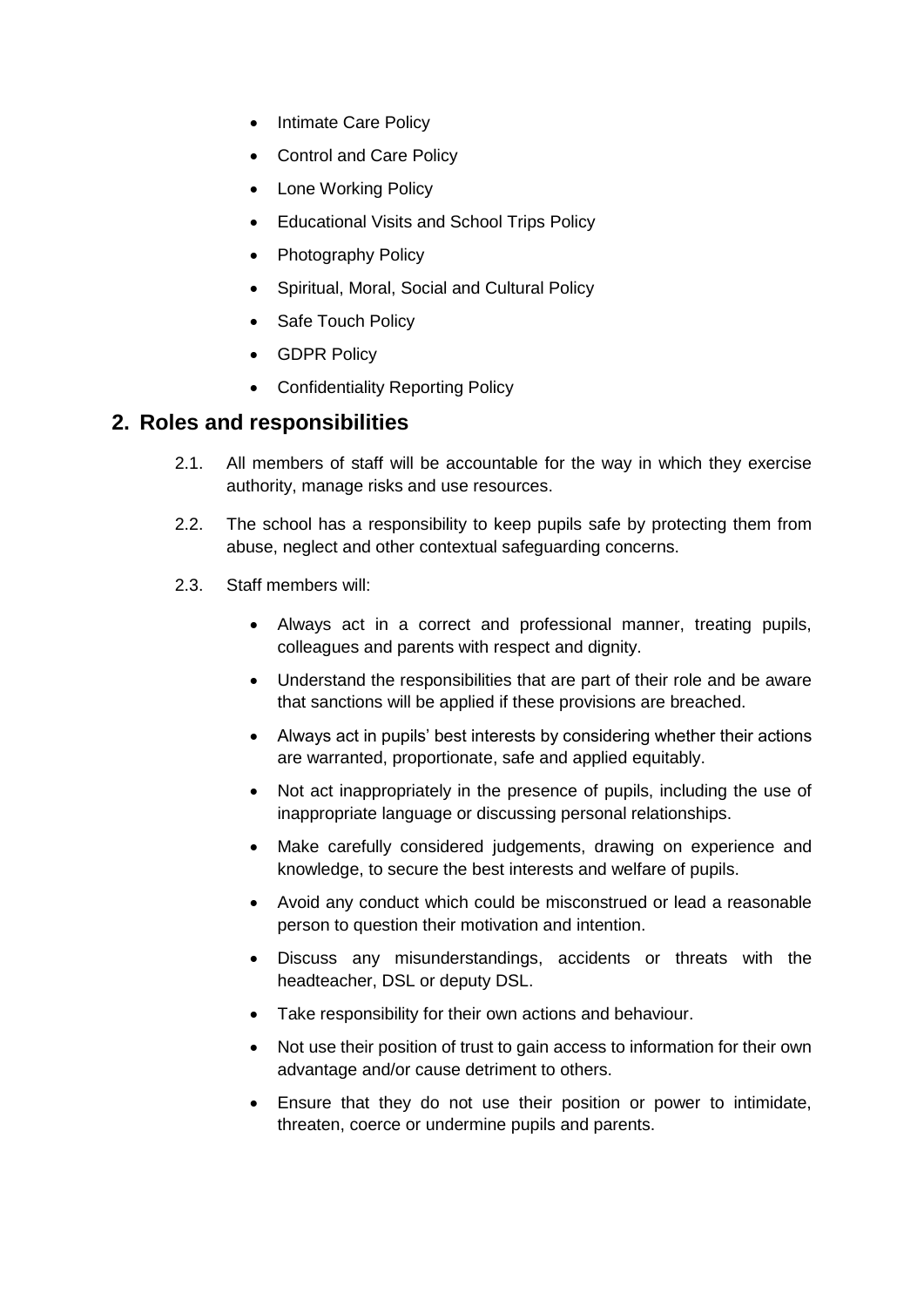- Not use their status or standing to form or promote relationships with pupils that are of an inappropriate or sexual nature, or those which may become so.
- Make sure that pupils' wishes and feelings are taken into account when determining what action to take.
- Provide a safe environment in which pupils can learn.
- Identify pupils who may need extra help or who are suffering, or likely to suffer, significant harm.
- Take appropriate action, working with other services as required.
- Support social workers to take decisions about individual children, in collaboration with the DSL.
- Promote a professional image through dress and appearance which is appropriate for their role, compliant with professional standards and cannot be viewed as offensive, such as revealing or provocative clothing.
- Inform the headteacher of any cautions, convictions or relevant orders accrued during their employment, and/or if they are charged with a criminal offence.
- 2.4. The headteacher and SLT will:
	- Promote a culture of openness and support.
	- Ensure that systems are in place for concerns to be raised.
	- Ensure that no staff members are placed in situations which make them particularly vulnerable.
	- Ensure that the policies and procedures adopted by the governing board, particularly concerning referrals of cases of suspected abuse and neglect, are followed by staff members.
	- Keep records of any significant judgements that staff members have made, ensuring that all appropriate considerations have been made and justifications evidenced.
	- Record any areas of disagreement and, if necessary, refer the matter to another agency, e.g. the LA.
	- Guarantee that there are systems in place for pupils to express their views and give feedback.
	- Appoint a member of the SLT to the role of DSL as an explicit part of the role-holder's job description.
	- Appoint a member of staff to the role of deputy DSL.
	- Consider how pupils may be taught about safeguarding through teaching and learning opportunities, as part of providing a broad and balanced curriculum.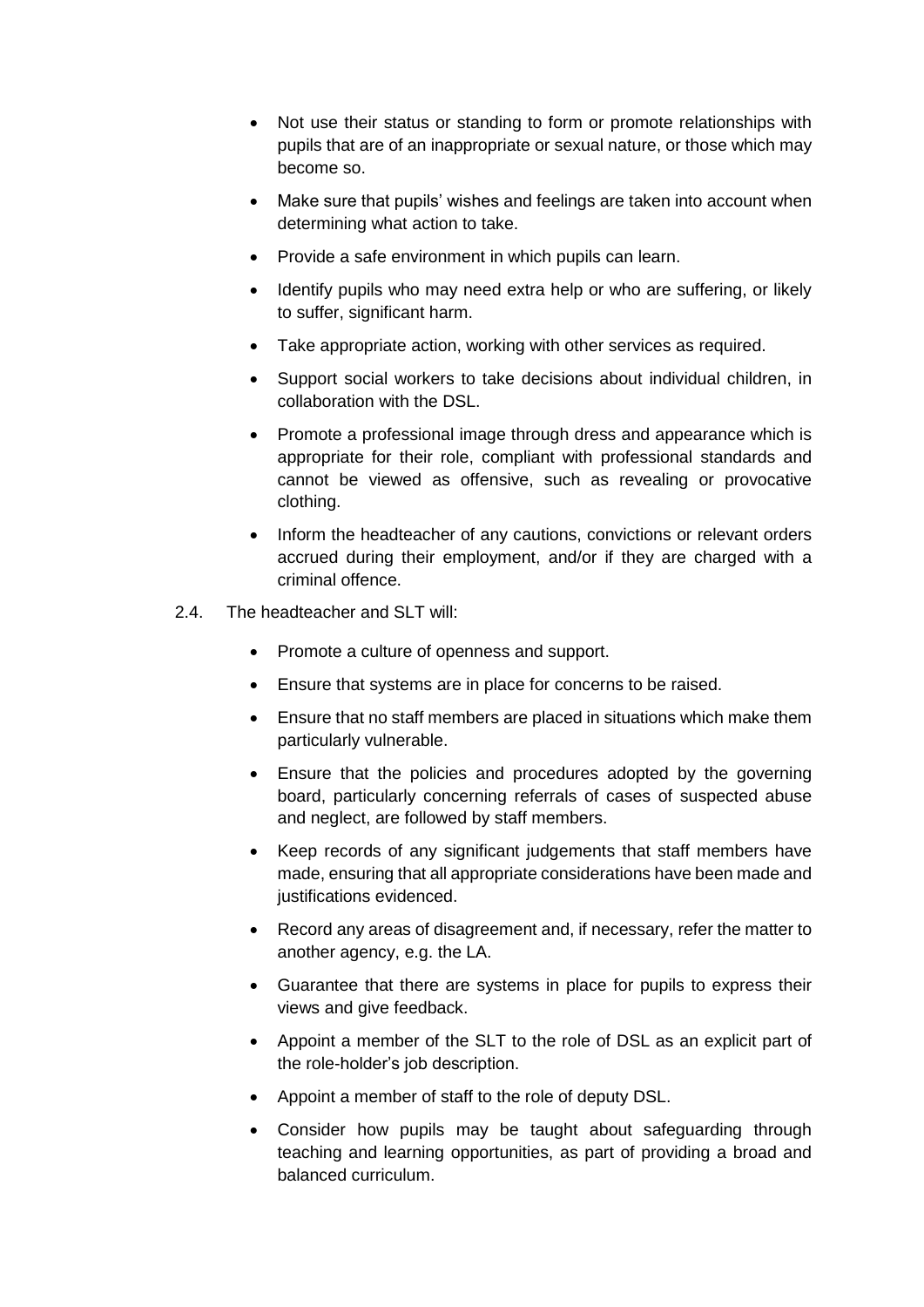- Adhere to statutory responsibilities to check staff that work with children, taking proportionate decisions on whether to ask for any checks beyond what is required.
- Ensure that all staff who need to share special category personal data are aware that the Data Protection Act 2018 contains 'safeguarding of children and individuals at risk' as a processing condition that allows practitioners to share information without consent if it is not possible to gain consent, it cannot be reasonably expected that a practitioner gains consent or if to gain consent would place a pupil at risk.
- Have a clear expectation that staff will inform them of any relationship or association (including in or out of school or online) that may have implications for safeguarding pupils.
- Safeguard the welfare of staff and contribute to their duty of care towards staff, and identify whether arrangements are needed to support any members of staff.
- Ensure all necessary measures are in place to safeguard pupils.
- 2.5. The governing board will:
	- Ensure that the school complies with its duties under the relevant child protection and safeguarding legislation.
	- Guarantee that appropriate safeguarding policies, as well as the staff code of conduct, are distributed, adopted and monitored.
	- Ensure that the correct safeguarding and child protection procedures are implemented within every aspect of school life.
	- Guarantee that the policies, procedures and training opportunities in the school are effective and comply with the law.
	- Ensure that a member of the governing board is nominated to liaise with the LA and/or partner agencies on issues of child protection, and in the event of allegations of abuse being made against the headteacher or other governors.
	- Certify that there are procedures in place to handle allegations against members of staff or volunteers.
	- Confirm that there are procedures in place to make a referral to the DBS if a person in regulated activity has been dismissed or removed due to safeguarding concerns or would have been had they not resigned. The governing board will also consider if it is appropriate to refer the individual to the Teaching Regulation Agency (TRA).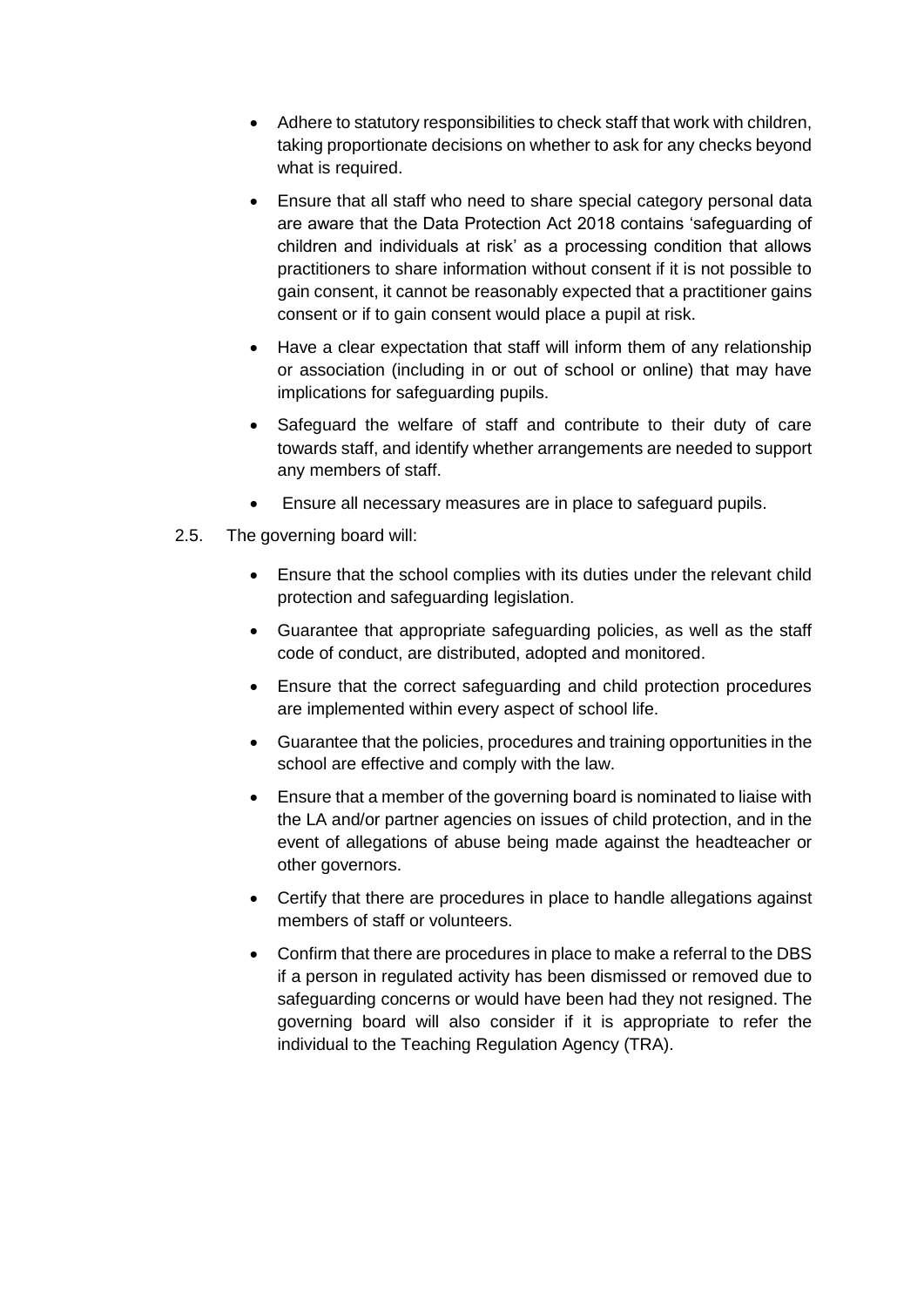### <span id="page-7-0"></span>**3. Procedures**

- 3.1. During their induction, staff will be made aware of the systems within the school that support safeguarding including, but not limited to, the following:
	- Child Protection and Safeguarding Policy
	- Behavioural Policy
	- Staff Code of Conduct
	- The response to pupils who go missing from education
	- The identity and role of the DSL and any deputies
- 3.2. All staff members will undergo child protection training as part of their induction, including training on online safety. This training is updated regularly in line with requirements set by the local safeguarding partners.
- 3.3. All staff will receive regular child protection and safeguarding updates via the weekly staff briefing. Staff meeting / INSET days will also be used for updates, which will be at least annually.
- 3.4. The DSL, and any deputies, will undergo training every two years the training will cover several areas including online safety and the Prevent duty.
- 3.5. All members of staff will continuously develop their understanding of the signs and indicators of abuse.
- 3.6. All members of staff know how to respond to a pupil who discloses abuse following the procedure outlined in the Child Protection and Safeguarding Policy.
- 3.7. All parents are made aware of the responsibilities of staff members with regards to child protection procedures, and the Child Protection and Safeguarding Policy is made available to them.
- 3.8. If at any point there is a risk of immediate, serious harm to a child, an immediate referral will be made to children's social care, and the police if appropriate.

#### <span id="page-7-1"></span>**4. Confidentiality**

- 4.1. The school recognises that all matters relating to safeguarding and child protection are confidential.
- 4.2. All personal information recorded by staff members will be kept confidential and secure.
- 4.3. Information will be disclosed about a pupil to other members of staff on a needto-know basis only.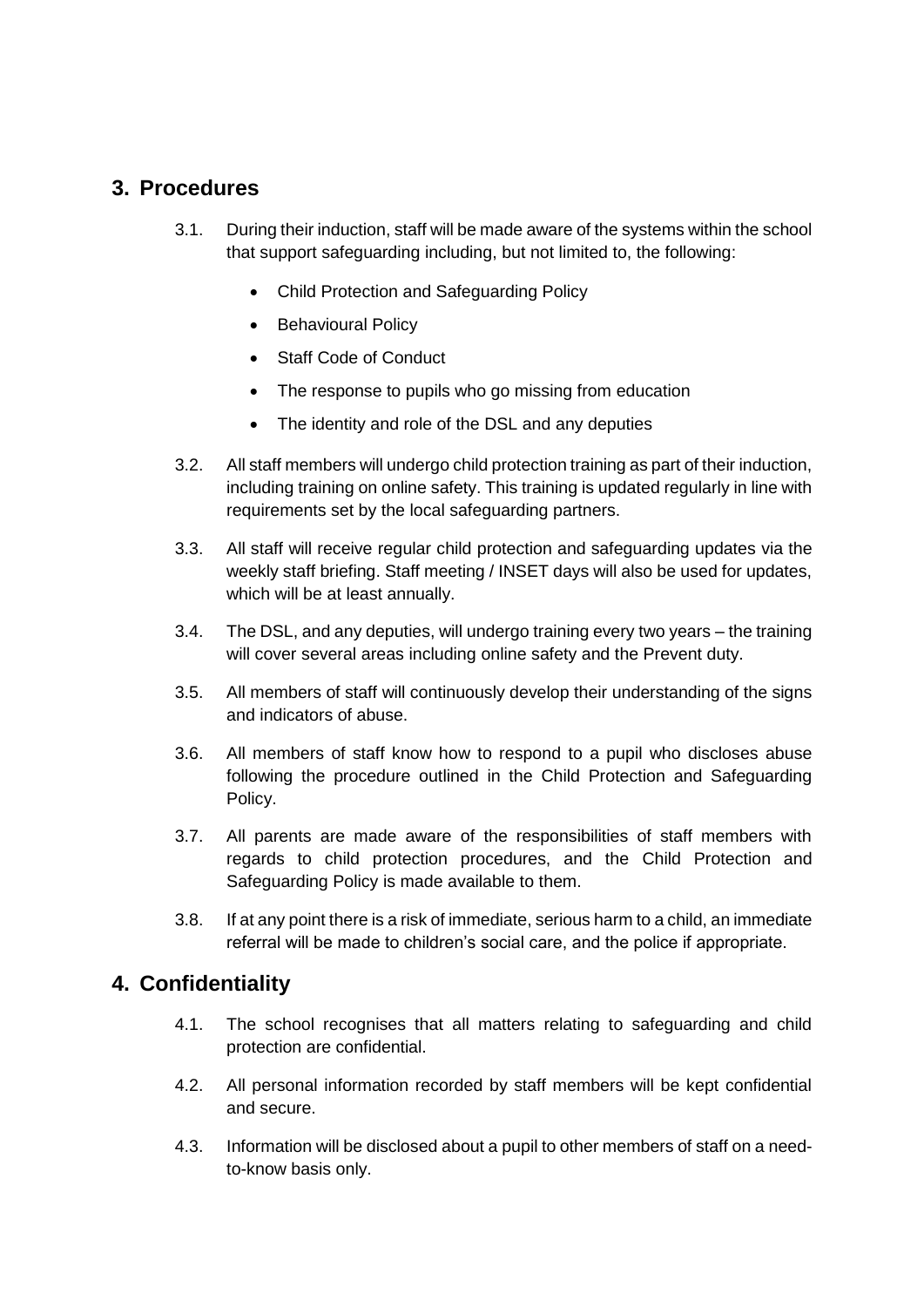- 4.4. Members of staff are expected to treat all information they receive about pupils and families in a discreet and confidential manner.
- 4.5. All staff members will be made aware of what information can or must be shared and under what circumstances.
- 4.6. Advice will be sought from the DSL, their deputy or the SLT concerning sharing information which the school holds and information which has been requested.
- 4.7. The correct procedures for discussing and responding to sensitive subjects, such as allegations against staff, will always be followed.
- 4.8. Staff have a professional responsibility to share information with other agencies in order to safeguard children.
- 4.9. Staff cannot make promises to pupils that they will keep anything discussed a secret.

## <span id="page-8-0"></span>**5. Curriculum**

- 5.1. All lessons will have clear and written plans.
- 5.2. Whilst pupils will be encouraged to use self-expression, staff members will be aware not to overstep personal and professional boundaries.
- 5.3. All curriculum materials will be justifiable and appropriate for the lesson plans.
- 5.4. Care and consideration will be given to ensure that class materials and resources cannot be misinterpreted and that they clearly relate to the learning outcomes identified by the lesson plan.
- 5.5. Staff members will not enter into or encourage discussions which may offend or harm others.
- 5.6. Fundamental British values will not be undermined at any time.
- 5.7. Prejudicial views and personal opinions will not be expressed by staff members.
- 5.8. Staff members will not attempt to impose their personal values, attitudes or beliefs on pupils.
- 5.9. Extra care will be taken in areas of the curriculum where usual boundaries or rules are less rigorously applied, such as drama.
- 5.10. Care will be taken to comply with the school's Spiritual, Moral, Social and Cultural Policy, which will be rigorously reviewed to ensure that it is lawfully and consistently applied.

#### <span id="page-8-1"></span>**6. Gifts and favouritism**

6.1. The school will ensure that any gifts received or given which may be misconstrued are declared and recorded.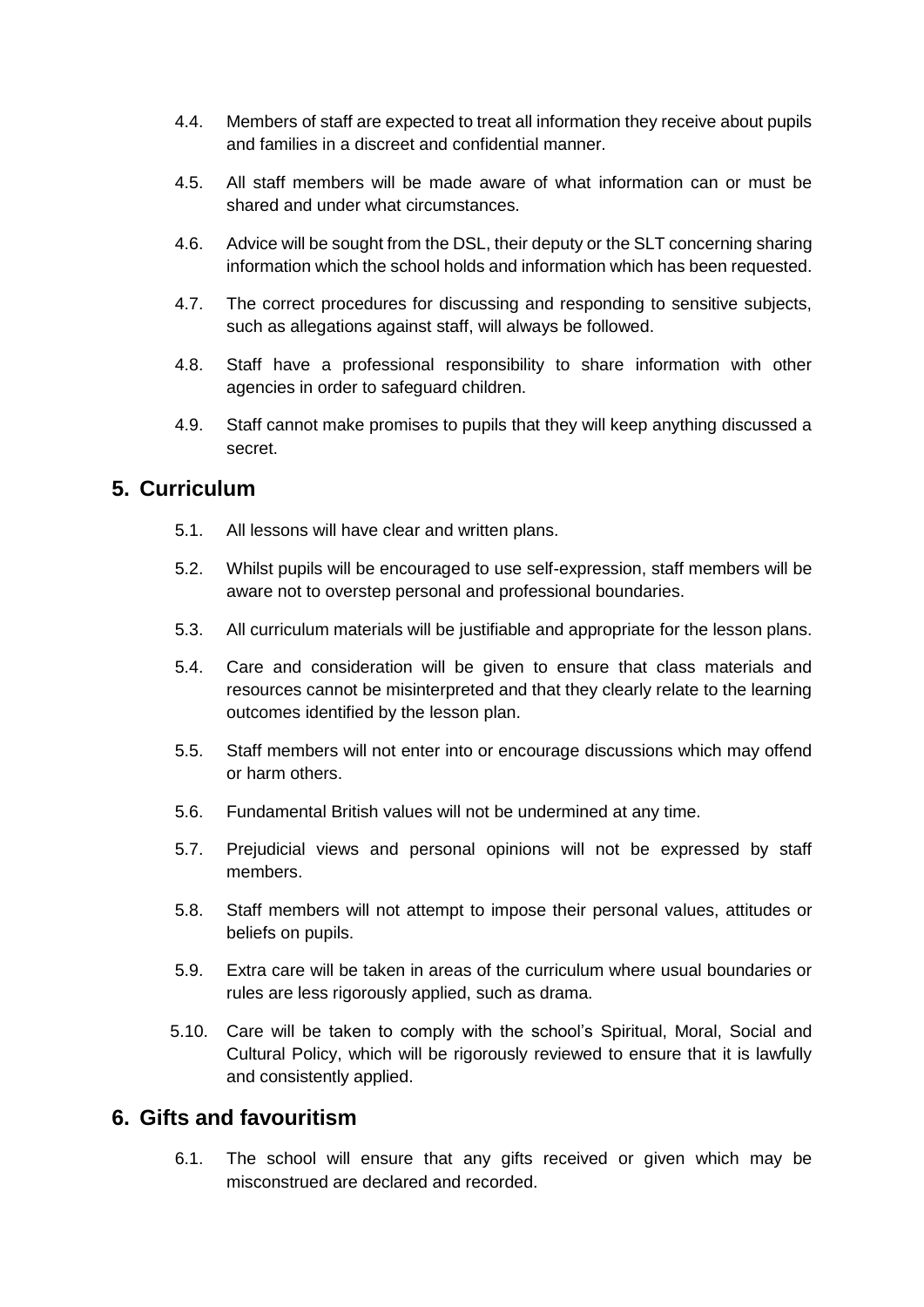- 6.2. Gifts will only be given to pupils as part of an agreed reward system or small gifts, such as popcorn, that are distributed equally.
- 6.3. All pupil selection processes are undertaken and agreed by more than one member of staff to ensure that the process used is fair and not exclusive, such as Head Boy and Head Girl.
- 6.4. Staff members will not behave in a manner, which is either favourable or unfavourable to individual pupils.
- 6.5. It is unacceptable for staff members to receive or give gifts on a regular basis or of any significant value.
- 6.6. Staff will ensure that they do not accept any gift that might be construed as a bribe by others or lead the giver to expect preferential treatment.
- 6.7. Any reward given to a pupil will be in accordance with agreed practice, consistent with the school's Behavioural Policy, recorded and not based on favouritism.

#### <span id="page-9-0"></span>**7. Infatuations**

- 7.1. Staff members will always maintain professional boundaries.
- 7.2. Any indications that suggest a pupil may be infatuated with a member of staff will be reported to the headteacher immediately – these indications can include verbal, written and physical signs.
- 7.3. Staff members will ensure that their own behaviour cannot be brought into question and does not appear to encourage the pupil's behaviour.
- 7.4. The school is committed to preventing escalation and avoiding hurt, embarrassment or distress for those concerned in infatuation incidents.
- 7.5. The headteacher and SLT will put action plans in place where concerns are brought to their attention.
- 7.6. Action plans will respond sensitively to the pupil and staff members involved, be robust, and be regularly monitored and reviewed.

#### <span id="page-9-1"></span>**8. Contact and communication with pupils**

- 8.1. Staff members will:
	- Not seek to communicate or respond to contact with pupils, other than contact that is necessary to carry out their role.
	- Ensure that their communications are open and transparent, meaning that they cannot be interpreted as inappropriate behaviour.
	- Not provide their personal details, or the personal details of others, to pupils.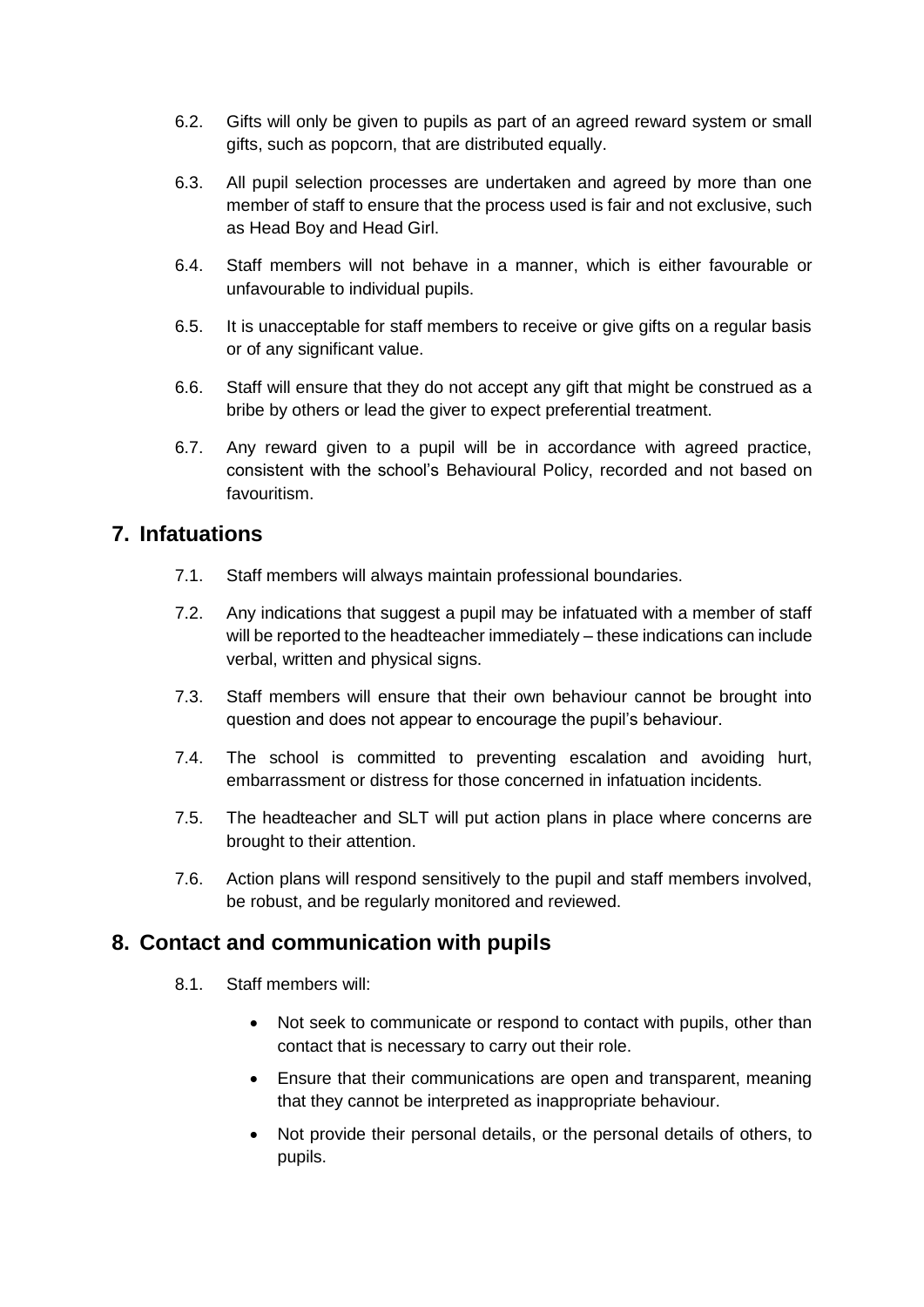- Ensure that they establish safe and responsible online behaviours, working to local and national guidelines.
- Use technologies wisely and in accordance with the school's Electronic Devices Policy.
- Not contact a pupil over social media.
- Ensure that any contact or use of technologies could not bring the school or themselves into disrepute.
- Turn off 3G/4G/5G data access when they are on the school premises
- 8.2. Where possible, staff will be provided with school-owned devices, such as cameras and mobile phones, rather than them being expected to use their own on, for example, school trips.
- 8.3. Any planned social contact with pupils or parents will receive prior approval from the headteacher, e.g. when it is part of a reward scheme.
- 8.4. Staff will not be involved in communication of a personal nature with pupils or parents during school hours.
- 8.5. Staff members will inform the headteacher of any regular contact they have with a pupil that could give cause for concern.
- 8.6. Staff members will inform the headteacher of any relationship with a parent that extends beyond the usual parent/professional relationship.
- 8.7. The headteacher or another member of the SLT will be informed of any requests or arrangements where parents wish to use a member of staff's services outside of the workplace, such as private tutoring. The issue will be discussed and the headteacher's approval will be needed prior to the event.
- 8.8. If a pupil or parent seeks to establish social contact in person or using technology, or if this occurs coincidentally, staff members will exercise their professional judgement to decide how to act under those circumstances.

#### <span id="page-10-0"></span>**9. Intimate and personal care**

- 9.1. Intimate and personal care will be conducted in line with the school's Intimate Care Policy.
- 9.2. Pupils who may require intimate care will have a written plan in place.
- 9.3. All pupils will be actively consulted regarding their own care plans.
- 9.4. The supervision needs of pupils will always be considered and staff members will only remain in the room when their support is required.
- 9.5. A signed record will be kept of all intimate and personal care tasks undertaken.
- 9.6. The school recognises the importance of pupils being entitled to respect and privacy at all times, especially when in a state of undress.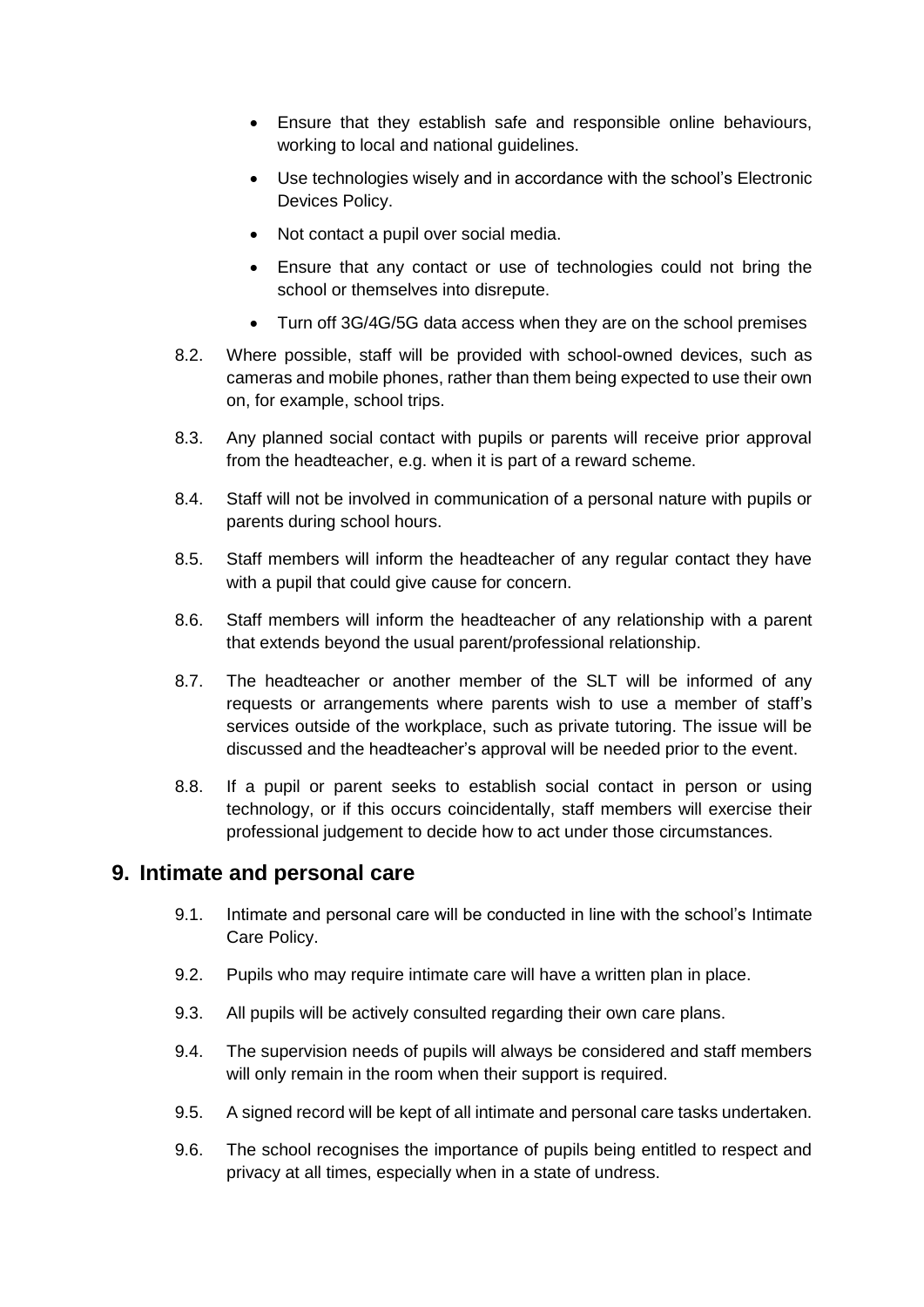- 9.7. Staff members will:
	- Adhere to the school's Intimate Care Policy at all times.
	- Always explain to the pupil what is happening before a care procedure begins.
	- Make colleagues aware of the task being undertaken.
	- Consult with a colleague where any variation from the agreed plan is necessary and record/report the justification for any variations, sharing the information with the pupil and their parents.
	- Avoid any visually intrusive behaviour and announce themselves before entering changing rooms.
	- Not partake in any of their personal care in the presence or sight of pupils.
	- Not assist with intimate tasks that the pupil is able to undertake independently.

#### <span id="page-11-0"></span>**10. Physical contact**

- 10.1. The school's Safe Touch Policy outlines what is considered as appropriate contact between staff and pupils and includes clear expectations of behaviour and conduct.
- 10.2. Any incidents of physical contact outside of the provisions outlined in the Safe Touch Policy between pupils and staff are recorded.
- 10.3. Staff members will be informed of relevant information regarding vulnerable children in their care on a need-to-know basis.
- 10.4. Physical contact will never be secretive, be conducted for the gratification of the staff member, or represent a misuse of authority.
- 10.5. If a member of staff believes that an action by them or a colleague could be misinterpreted, or if an action is observed which is possibly abusive, the incident and circumstances will be immediately reported to the headteacher or DSL and recorded.
- 10.6. Where appropriate, the DSL will consult with the LA's designated officer.
- 10.7. Staff members will:
	- Always act in accordance with the Safe Touch Policy.
	- Never touch a pupil in a way that may be considered indecent.
	- Always be prepared to explain and justify actions.
	- Always act in a professional manner.
	- Encourage pupils to undertake self-care tasks independently where able.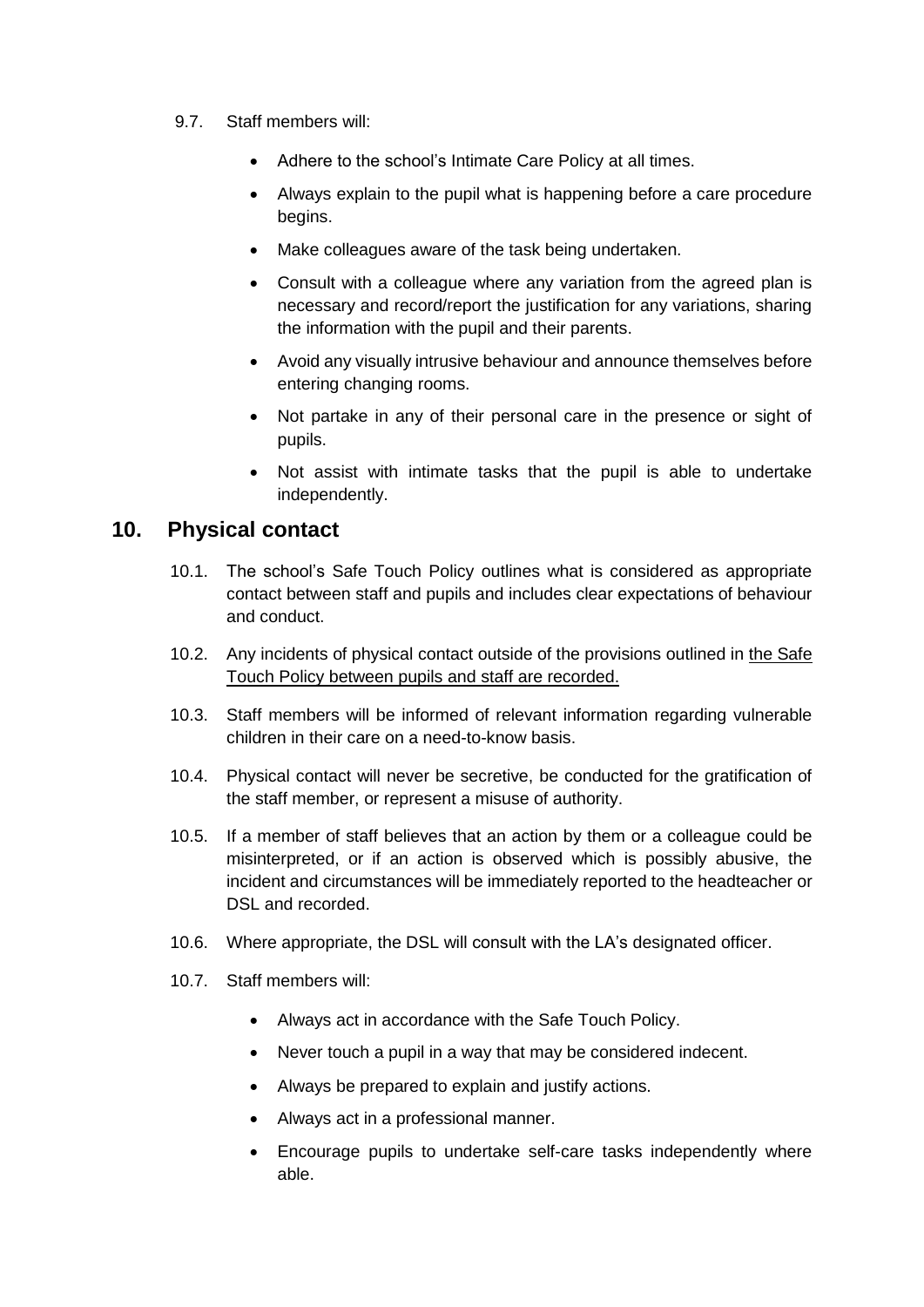- Ensure the way they offer comfort to a distressed pupil is ageappropriate and inform a colleague of when, why and how they offered comfort to a distressed pupil.
- Consider alternative methods where it is anticipated that a pupil might misinterpret or be uncomfortable with physical contact.
- Always explain to the pupil the reason why contact is necessary and what form that contact will take.
- Report and record situations which may give rise to concern.
- Be aware of cultural or religious views about touching and be sensitive to issues of gender.
- Treat pupils with dignity and respect.
- Avoid contact with intimate parts of the body.
- Seek parental consent where a pupil is unable to give their own reasonable consent, e.g. because of a disability.
- Conduct activities where they can be seen by others.

#### <span id="page-12-0"></span>**11. The use of physical intervention**

- 11.1. The school's Control and Care Policy provides a framework for the use of positive handling and reasonable force in the school.
- 11.2. Staff will regularly be given appropriate training on the use of physical intervention.
- 11.3. Any circumstances where physical intervention is used will be recorded in line with the Control and Care Policy.
- 11.4. Physical intervention will be used to prevent a pupil from:
	- Committing a criminal offence.
	- Injuring themselves or others.
	- Causing damage to property.
	- Engaging in behaviour prejudicial to good order.
- 11.5. Staff will:
	- Act in accordance with the school's Control and Care Policy.
	- Always seek to defuse situations and avoid the use of physical intervention where possible.
	- Only use minimum force and for the shortest time needed where physical intervention is necessary.
	- Not use physical intervention as a form of punishment.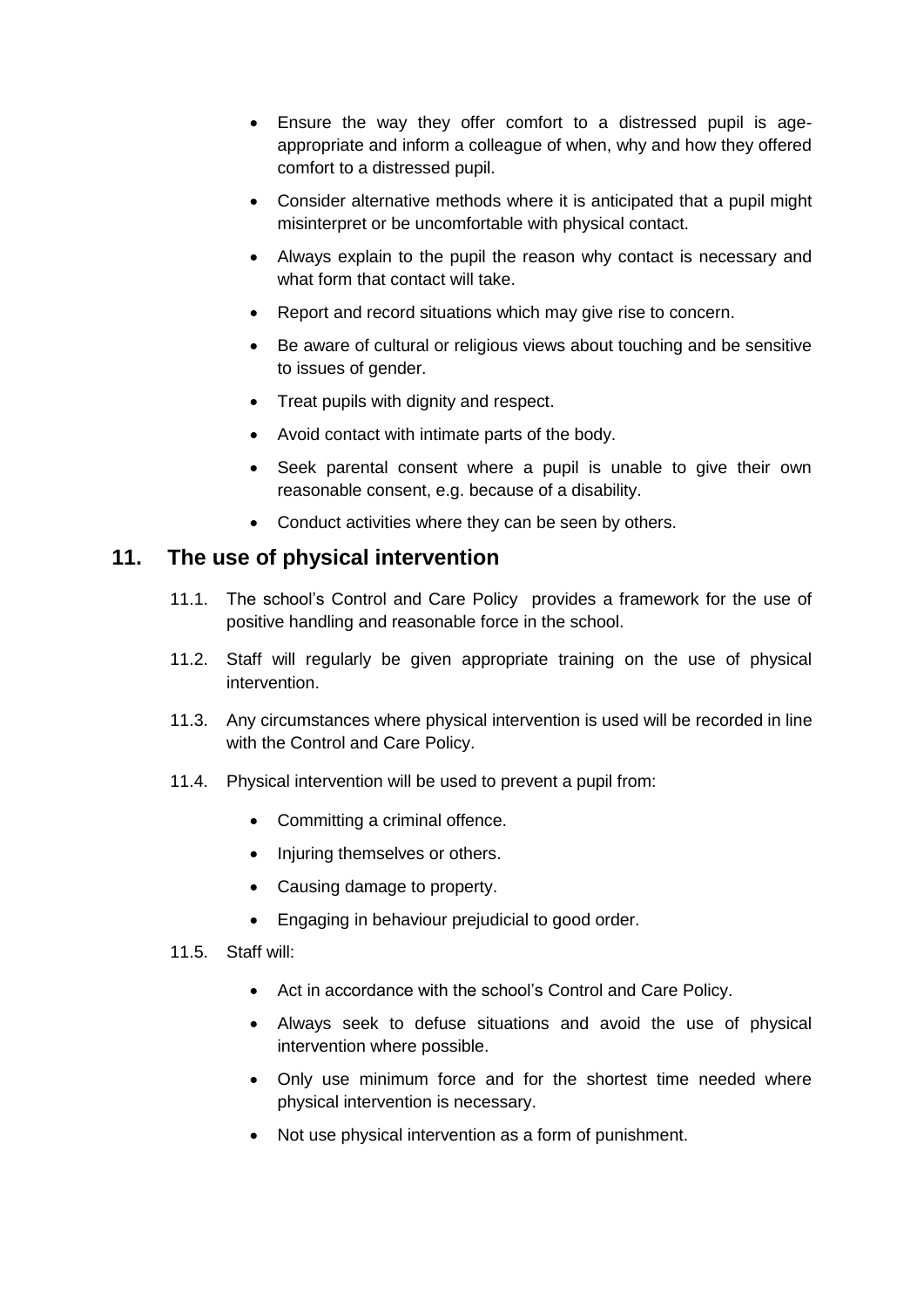- 11.6. Great care and consideration will be always be exercised to ensure physical intervention is not used in a manner which could be considered unlawful.
- 11.7. Where it can be anticipated that physical intervention is likely to be required, a plan will be put in place which the pupil and parents have agreed to.

#### <span id="page-13-0"></span>**12. Sexual conduct**

- 12.1. All members of staff will be made aware of the relevant laws and legislation regarding sexual activity with a person under 18 years of age.
- 12.2. Any form of sexual behaviour by a member of staff with, or towards, a pupil is unacceptable and will be treated with disciplinary action.
- 12.3. Sexual remarks to or about a pupil will not be tolerated.
- 12.4. Personal sexual matters of staff or visitors will not be discussed with, or in the presence of, pupils, other than within agreed curriculum content.
- 12.5. Any form of communication that could be interpreted as sexually suggestive, provocative or giving rise to speculation will not be used under any circumstances.
- 12.6. In terms of one-to-one work, arranging to meet with pupils away from the school premises will not be permitted unless the necessity for this is clear and approval is obtained from the headteacher as well as the pupil and their parents.
- 12.7. When working in one-to-one situations, staff will:
	- Ensure that there is visual access and/or an open door, wherever possible.
	- Report any incidents where a pupil becomes distressed or angry.
	- Consider the needs and circumstances of the pupil involved.

#### <span id="page-13-1"></span>**13. Home visits**

- 13.1. All staff members are made aware of the school's Lone Working Policy.
- 13.2. All home visits will be justified and recorded in detail.
- 13.3. A risk assessment will be undertaken prior to a planned home visit, which will include an evaluation of any known factors regarding the pupil, parent and any others living in the household.
- 13.4. The headteacher will ensure that staff members are not exposed to unacceptable risk.
- 13.5. Staff members will have access to a mobile phone and an emergency contact during any home visit.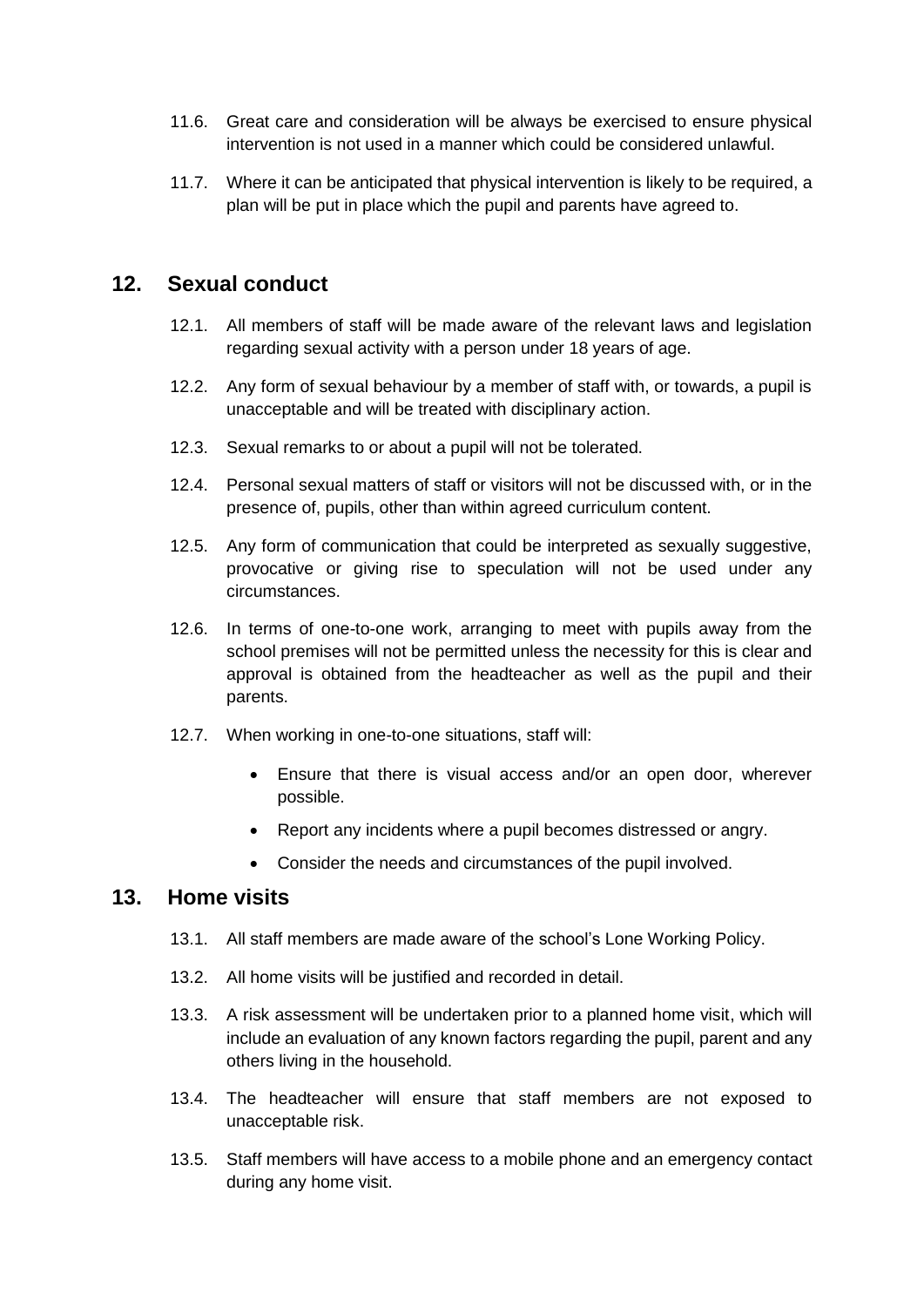- 13.6. If a parent is not in attendance during a home visit, staff members will not enter a pupil's house, unless it is in an emergency.
- 13.7. Unannounced home visits will be avoided wherever possible.
- 13.8. Staff will:
	- Agree the purpose of a home visit with the headteacher prior to the visit.
	- Adhere to all agreed risk management strategies.
	- Ensure that there is visual access and/or an open door in one-to-one situations.
	- Make detailed records of the home visit, including times of arrival and departure.
	- Discuss any behaviour or situation, which raises concern with the headteacher.
- 13.9. Consideration will be given to visits outside of 'office hours' or in remote/secluded locations.
- 13.10. If little or no information is given during the assessment prior to a home visit, the visit should not be made alone.

#### <span id="page-14-0"></span>**14. Transport**

- 14.1. The safety and welfare of pupils is the responsibility of the school until pupils are with their parents.
- 14.2. The school is committed to taking all possible safety measures to ensure the safety of pupils.
- 14.3. The School Business Manager will obtain evidence that any vehicle used by the school is safe, e.g. that it has a valid MOT certificate.
- 14.4. The School Business Manager will ensure that any staff member driving a school vehicle has the appropriate licence and insurance for the vehicle.
- 14.5. The School Business Manager will ensure that the driver is fit to drive and that their judgement is in no way impaired.
- 14.6. The School Business Manager will ensure that there is a valid insurance policy in place that covers the driver and the vehicle for the intended use.
- 14.7. The School Business Manager will conduct a risk assessment that covers the provisions outlined in points 14.3, 14.4, 14.5 and 14.6 of this policy. The evidence relating to these provisions will be retained with the risk assessment and will be reviewed when necessary, i.e. each time pupils are transported.
- 14.8. Consideration will be given to the potential distraction of the driver and the supervision of passengers. The headteacher will identify the specific needs of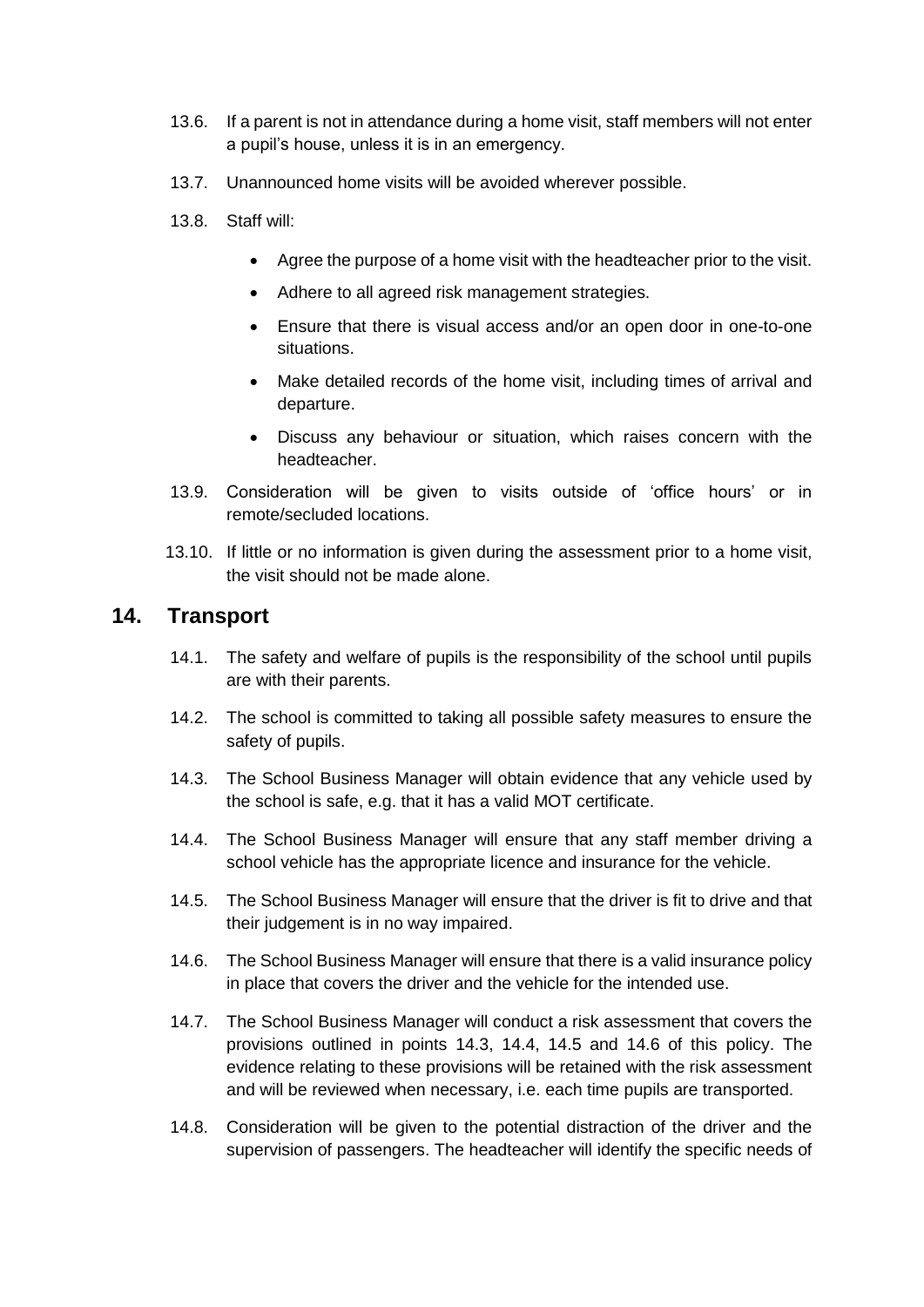pupils travelling and assess if any require close supervision. If close supervision is necessary, another adult will travel in the vehicle.

- 14.9. All plans for transporting pupils will be agreed upon by the headteacher in advance of the journey.
- 14.10. Staff members will not offer pupils transport outside of their normal working duties, other than in an emergency or if a pupil is at risk. These circumstances will be recorded and reported to the headteacher and the pupil's parents.
- 14.11. Pupils' specific or additional needs of will always be taken into account.
- 14.12. Details of all journeys will be recorded, including the nature of the journey, the route and the expected time of arrival.
- 14.13. Any impromptu or emergency arrangements will be recorded and suitably justified.

#### <span id="page-15-0"></span>**15. Educational visits**

- 15.1. During educational visits, a staff member will always have another adult present, unless otherwise agreed with the headteacher.
- 15.2. A risk assessment will be undertaken prior to the trip, in accordance with the Educational Visits and School Trips Policy.
- 15.3. Parental consent will be obtained prior to school trips.
- 15.4. Staff members will remain professional at all times and will not behave in an inappropriate manner.
- 15.5. Pupils and staff members will not share a bed under any circumstances.
- 15.6. Staff members will not share a bedroom with pupils, unless it involves a dormitory situation in which the arrangements have previously been discussed with the headteacher, parents and pupils.
- 15.7. Sleeping arrangements for residential visits will be confirmed with parents prior to the visit, ensuring that there is a safe staff/child ratio and a suitable gender mix of staff members.

#### <span id="page-15-1"></span>**16. Overnight supervision**

- 16.1. All overnight supervision arrangements reflect a duty of care towards pupils and staff.
- 16.2. A full risk assessment will be undertaken prior to the supervision taking place.
- 16.3. All arrangements will be made in partnership and agreement with the pupil and parents.
- 16.4. Any adults present at the overnight supervision will have been subject to appropriate vetting, such as DBS and barred list checks.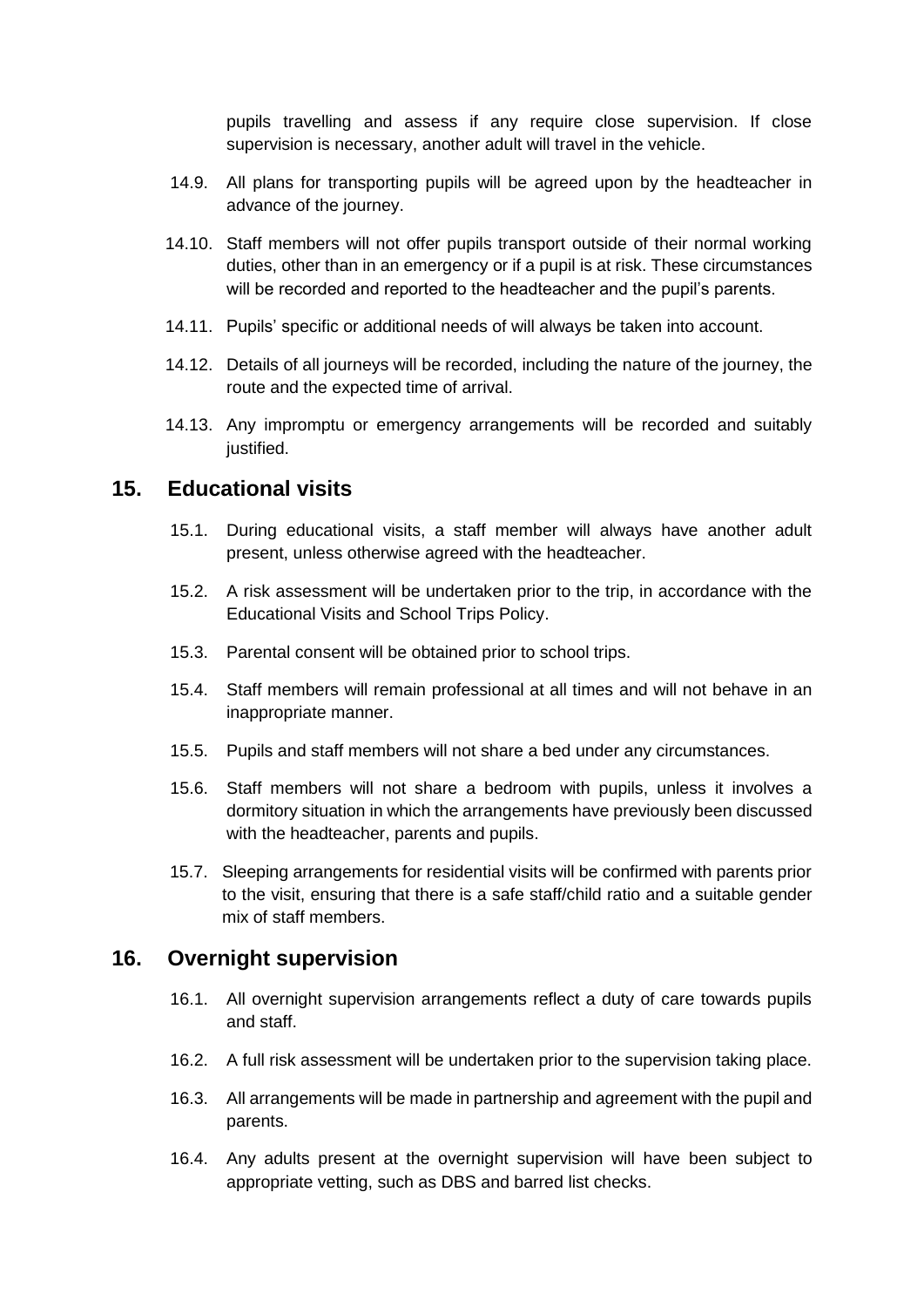- 16.5. Arrangements involving one-to-one supervision will be avoided wherever possible.
- 16.6. Any situation which gives rise to complaint, disagreement or misunderstanding will be reported.
- 16.7. Staff will always have regard to any local and national guidance.

## <span id="page-16-0"></span>**17. First aid and medication**

- 17.1. First aid and medication will be administered in line with the school's Medical Condition in School Policy.
- 17.2. The school will ensure that there are designated trained individuals to undertake first aid responsibilities, including paediatric first aid if relevant.
- 17.3. Staff training will be monitored and updated at least annually but will be reviewed termly and required action undertaken.
- 17.4. All plans and action taken will be conducted in line with pupils' individual health care (IHCP) plans.
- 17.5. Staff members will always act in the best interest of the pupil and explain to the individual what is happening.
- 17.6. A record will be kept of any medication administered and by whom.
- 17.7. Parents will be informed when first aid or medication has been administered and the reason for it.
- 17.8. Under no circumstances will staff members work with pupils whilst taking medication, unless medical advice confirms that they are able to do so.
- 17.9. Following discussion with parents, pupils who are competent will be encouraged to take responsibility for managing their own medicines and procedures.
- 17.10. Concerns regarding the amount or type of medication being administered to a pupil will be discussed immediately with the DSL.
- 17.11. Staff medication on the premises will always be stored securely and out of reach of pupils.

#### <span id="page-16-1"></span>**18. Images and videos**

- 18.1. All staff will act in accordance with the school's E-safety Policy / Staff Conduct **Policy**
- 18.2. Images will only be published or distributed if parents have given their explicit written consent.
- 18.3. All images or videos will only be retained if there is a clear and agreed purpose for doing so.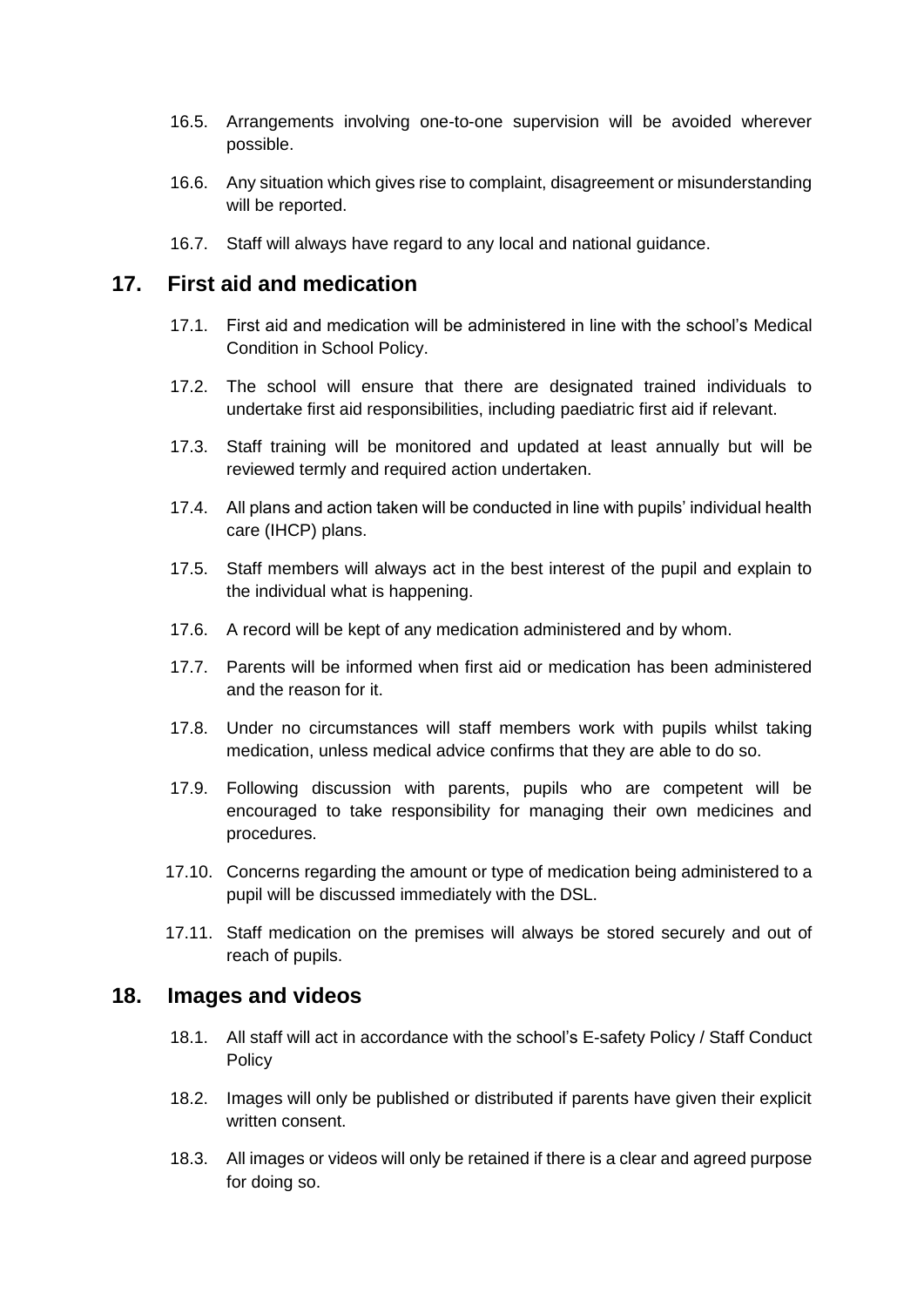- 18.4. Imagery and videos will be kept in an appropriate and secure place in school.
- 18.5. Staff members will be able to justify images of pupils in their possession and will avoid taking images during one-to-one situations.
- 18.6. Images of pupils will not be taken for personal use.
- 18.7. No pupil will be photographed in a state of undress or semi-undress, or in a situation, which could be considered as indecent or sexual.
- 18.8. Staff members will not take images of a pupil's injury, bruising or similar (e.g. following a disclosure of abuse), even if they have been requested to do so by children's social care.
- 18.9. Staff members will not make audio recordings of any disclosure made by a pupil.
- 18.10. Images of pupils will not be taken using personal equipment, unless previously agreed upon by the SLT.
- 18.11. Staff will act in a sensitive manner towards any pupil who appears uncomfortable and will be able to recognise the potential for misinterpretation.
- 18.12. Staff will ensure that pupils cannot be exposed to indecent or inappropriate images.
- 18.13. All films or video material shown to pupils will be age-appropriate.
- 18.14. If indecent imagery is discovered at the school or on school equipment, then an immediate referral will be made to the LA's designated officer and the police will be contacted where appropriate.
- 18.15. Accessing, making, storing or disseminating indecent images and other material, whether using the school's or personal equipment, on or off the premises, is illegal.
- 18.16. Personal equipment containing pornography or links to it will never be brought into the workplace. If it is discovered in the workplace, the staff member responsible will be subject to disciplinary action.
- 18.17. Staff members are made fully aware of the consequences of breaching school policies in relation to photography, imagery and video.
- 18.18. If a member of staff breaches this policy, the headteacher will conduct a full investigation and the staff member may be subject to the school's Disciplinary Policy and Procedure.

#### <span id="page-17-0"></span>**19. Behaviour management**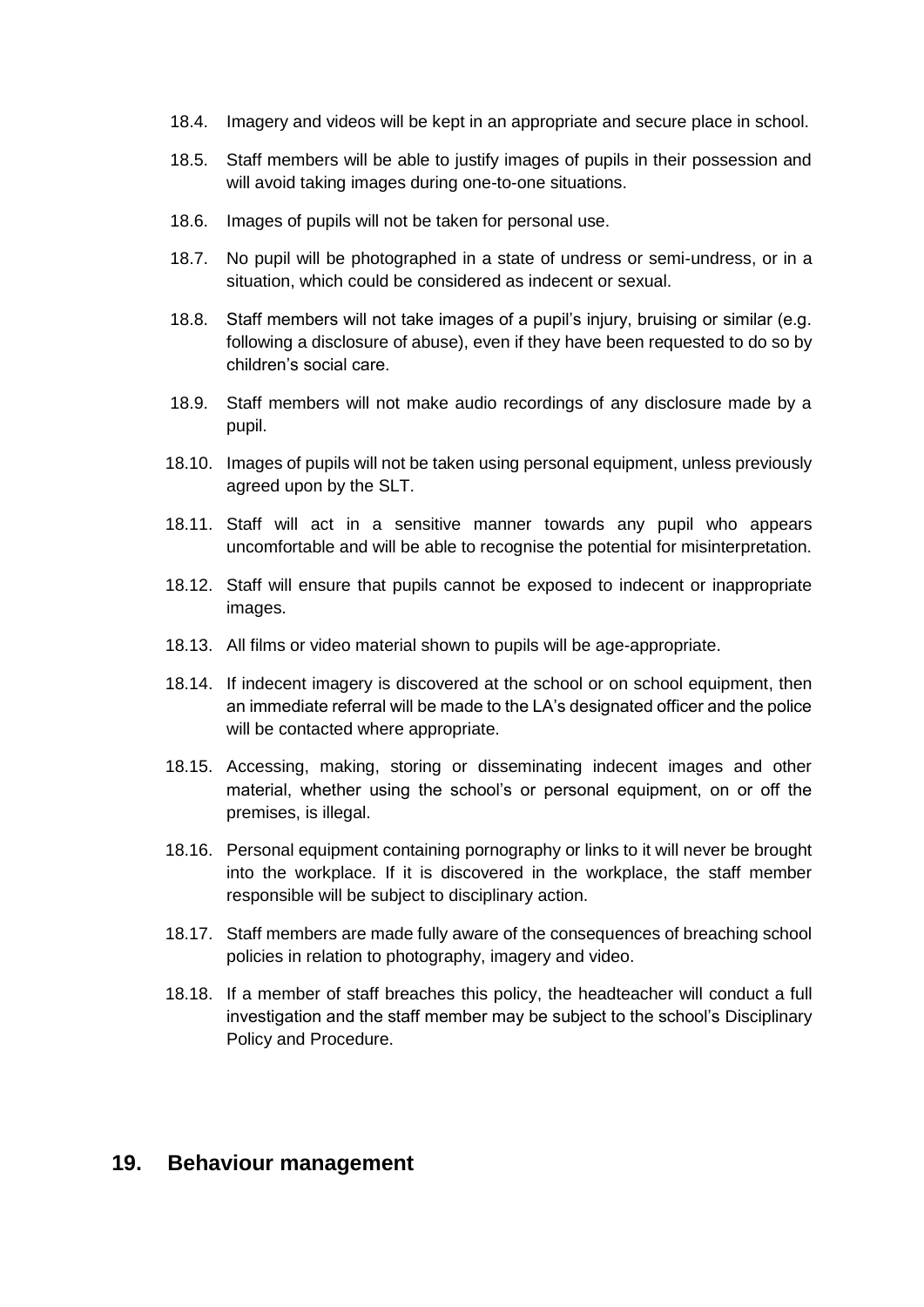- 19.1. The school's Behavioural Policy and Good to Be Green Policy contains clear guidance regarding the use of isolation and seclusion.
- 19.2. The discipline strategy used will always be appropriate to the circumstance and situation.
- 19.3. Degrading or humiliating treatment will not be used to punish a pupil under any circumstances.
- 19.4. Staff members will take extreme care to avoid any practice that could be viewed as unlawful, a breach of the pupil's human rights and/or false imprisonment.
- 19.5. Staff will not use sarcastic, demeaning or insensitive comments towards pupils.
- 19.6. Where a pupil has specific needs in respect of behavioural problems, a positive handling plan will be drawn up and agreed upon by all parties involved, including the pupil's parents.

#### <span id="page-18-0"></span>**20.** Whistleblowing

- 20.1. The school recognises that pupils cannot be expected to raise concerns in an environment where staff fail to do so.
- 20.2. The school's Confidentiality Reporting Policy will be made available to all staff members.
- 20.3. All staff will be aware of their duty to raise concerns, where they exist, about the attitude or actions of colleagues.
- 20.4. It will be made clear to staff how they can escalate concerns if they believe the school's safeguarding arrangements are not effective, or pupils are not being protected.
- 20.5. Clear procedures will be set out for dealing with allegations against people working on behalf of the school.
- 20.6. Staff members will be made aware of their individual responsibilities to bring matters of concern to the attention of the headteacher.
- 20.7. Staff members will report any behaviour by colleagues, which raises concerns to the headteacher.
- 20.8. Where staff have concerns about the response received to a report, they will raise these issues directly with the LA's designated officer.

#### <span id="page-18-1"></span>**21. Monitoring and review**